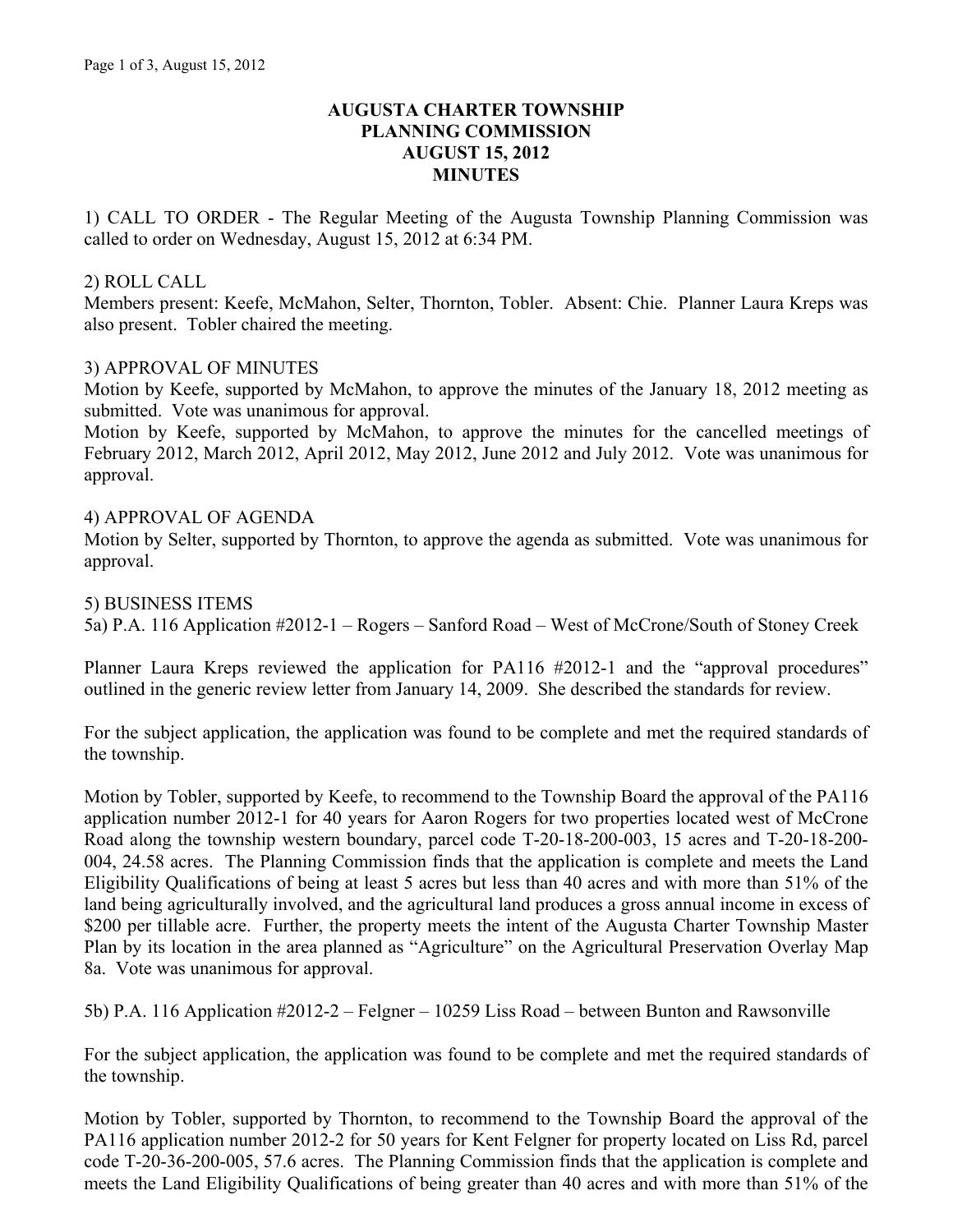#### Page 2 of 3, August 15, 2012

land being agriculturally involved (45 acres cultivated). Further, the property meets the intent of the Augusta Charter Township Master Plan by its location in the area planned as "Agriculture" on the Agricultural Preservation Overlay Map 8a. Vote was unanimous for approval.

## 6) OPEN DISCUSSION FOR ISSUES NOT ON THE AGENDA

6a) Correspondence Received – Kreps indicated that she had received a phone message regarding the potential of a cell tower application. It was unknown whether this would be a new tower or a collocation. Kreps also indicated that the Zoning Enabling Act has been modified regarding cell towers since our Zoning Ordinance was adopted in 2007, and hence our ordinance may be out of date. For new installations, cell towers are allowed in all zoning districts. Kreps was authorized to review this subject and bring a draft to next month's Planning Commission meeting.

Tobler related some email communications 4 or 5 months ago from a California company that does "siting evaluations" for large solar electrical generation facilities. They were interested in about a square mile of the EQ property. Their query then was about the zoning procedures to follow; they would next evaluate the impacts of woodlands and wetlands (perhaps substantial). In discussions with Don Wortman, it was determined that such a facility likely was included under "Essential Services" as a permitted use.

6b) Planning Commission Members

McMahon queried about the status of a township map of PA116 properties and offered assistance.

Tobler stated that, with any zoning ordinance changes in 6a above, we should include a reference to the keeping of farm animals in the RR zoning district per the recommendation of the Zoning Administrator Ralph Pasola.

Tobler also discussed the "Right to Farm Act" as it impacts Augusta Township where most of the township is zoned AR. He suggested that the "keeping of animals" sections of the ordinance, including the keeping of pets, be reconsidered to emphasize the "animal husbandry" aspects which strongly effect the creation of nuisances (odor, noise) and the health of the animals. This includes the GAAMPs promulgated by Michigan government described by McMahon, including the waste management GAAMP. Hence the proposal would emphasize managing the possibility of nuisances rather than the number of animals. Our current ordinance specifies required parcel size for a given number of animals, but does not indicate that these acres must be available to the animals. Kreps indicated that she had ideas on how to address the various issues as discussed, and would bring to the next meeting.

6c) Members of the Audience – none

# 7) REPORT OF TOWNSHIP BOARD REPRESENTATIVE – none

# 8) REPORT OF ZONING BOARD OF APPEALS REPRESENTATIVE – absent

9) REPORT OF THE PLANNING CONSULTANT – none